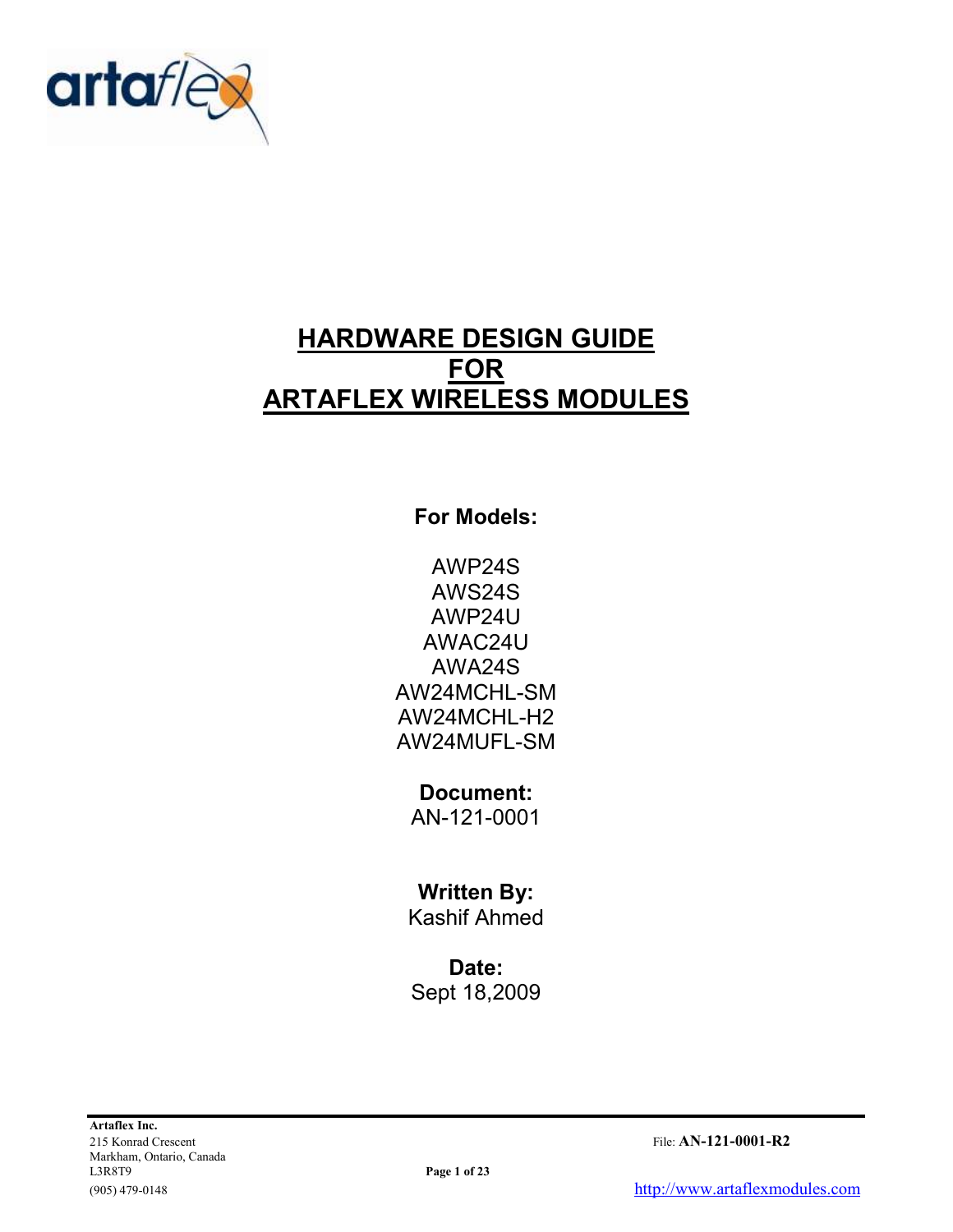

| <b>COMENTS</b>        |  |
|-----------------------|--|
|                       |  |
|                       |  |
|                       |  |
|                       |  |
| 5.0 Design Guidelines |  |
|                       |  |
|                       |  |
|                       |  |
|                       |  |
|                       |  |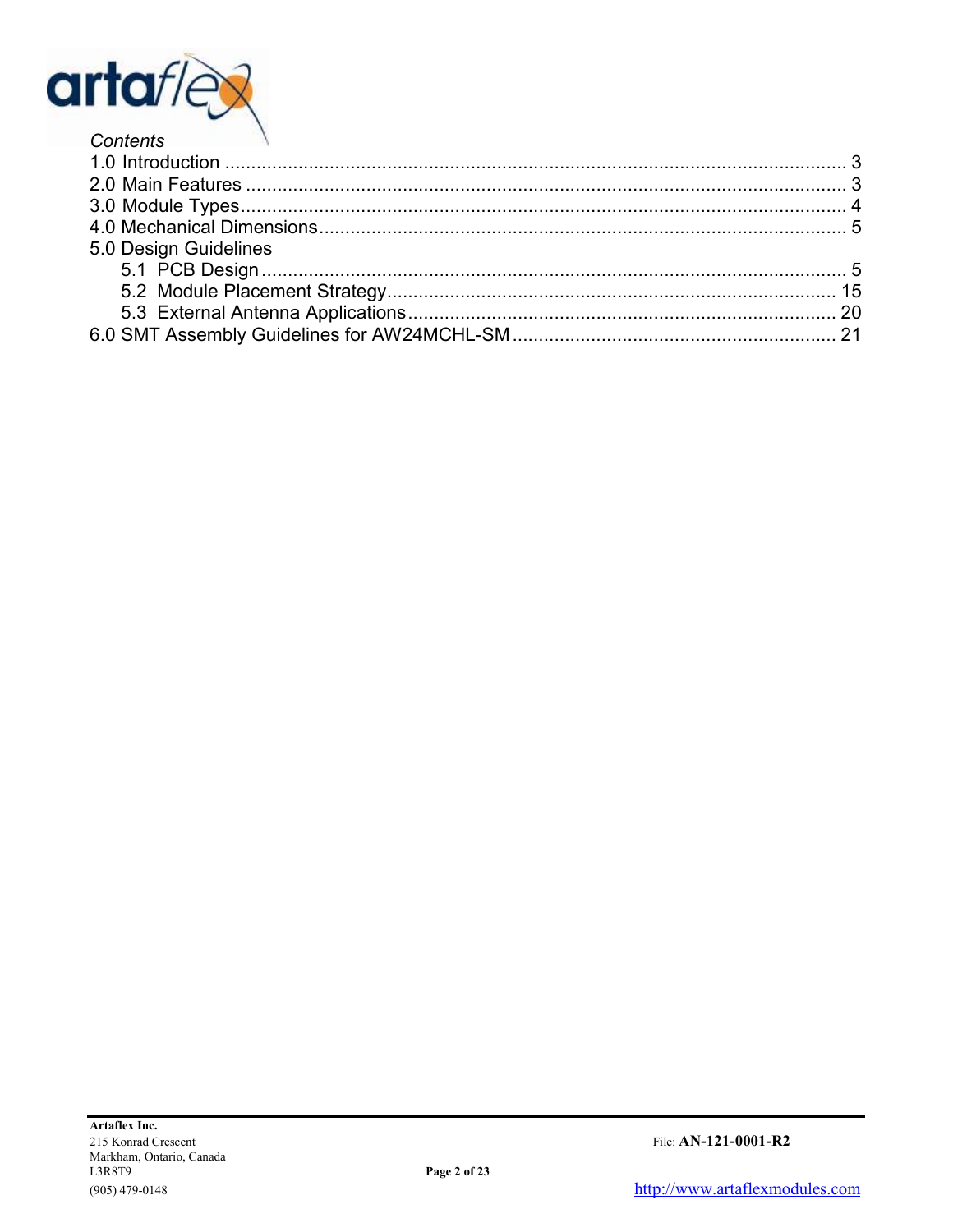

## 1. Introduction

This document provides information on designing Artaflex wireless modules into products that require 2.4 GHz ISM band wireless data transmission. A brief description is provided for all the modules to aid in assisting the designer on selecting the right model for the design. For more detailed information, please refer to engineering datasheets or contact Artaflex technical sales/support.

To ensure optimal RF performance, suggested design guidelines are provided for placement on PCB. Information on mating connectors on host board, solder reflow temperature profiles for assembly and reworking information are also provided. manufacturing are also provided.

Artaflex wireless modules operate in the 2.4 GHZ ISM band. The Falcon series modules are based on Cypress Semiconductor CyFi chipset and offer seamless compliance to the CyFi protocol. The modules are low power with transmitting data rates up to 1Mb/s and operating range from 50 meters for embedded antenna devices to 1 kilometer for devices equipped with a power amplifier. All modules are FCC/EU/ETS/Industry Canada agency certified.

## 2. Main Features

- Low operating current
- Transmit power from 4dBm up to +21 dBm
- Receive sensitivity up to -97 dBm
- Sleep current  $<$ 1-10  $\mu$ A
- Operating range from 10m to 1km or more depending on model and conditions
- DSSS data rates up to 250 kbps, GFSK data rate of 1 Mbps
- Auto Transaction Sequencer (ATS) no micro controller intervention
- Framing, Length, CRC16, and Auto ACK
- Fast startup and fast channel changes
- Separate 16-byte transmit and receive FIFOs
- AutoRate™ dynamic data rate reception
- Receive Signal Strength Indication (RSSI)
- 4-MHz SPI microcontroller interface
- No proprietary software required
- Serial Peripheral Interface (SPI) control while in sleep mode
- Operating voltage from 2.4 to 3.6 volts
- Operating temperature from 0 to 70°C
- Size: as small as  $15mm(L)$  x  $13.5(W)$  x  $1.8mm(H)$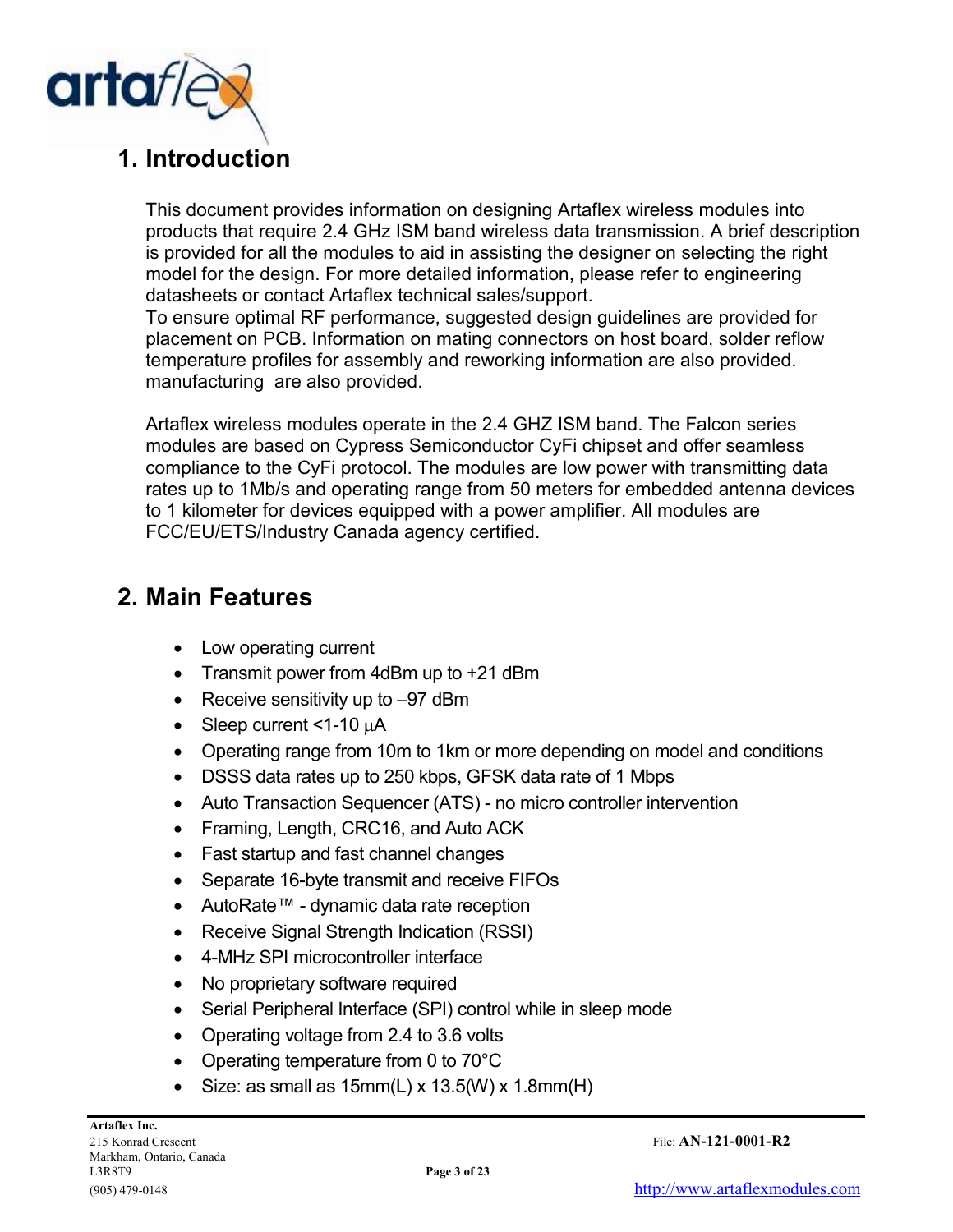

- Weight: 5 27 grams
- FCC Modular Approval Grant to meet FCC Part 15, EN 300 328-1, EN 301 489-1, EN 301 489-7 and Industry Canada RSS-210 standards

## 3. Module Types

There are many packaging options available. The following is a list of available modules with a brief description.

- 1) AWP24S has an integrated PCB print antenna. It is a first generation module.
- 2) AWS24S has a co-axial U.FL connector for attaching an external antenna. It is a first generation module.
- 3) AWP24U is a USB dongle version allowing it to plug into computers.
- 4) AWA24S has a power amplifier for longest operating range
- 5) AWAC24U is a USB dongle with a power amplifier that offers longest range and a computer interface
- 6) AW24MCHL-H2 has a chip antenna and header connector. It is a second generation module that offers high performance in the smallest available package.
- 7) AW24MCHL-HR is the same as AW24MCHL-H2 but has a right angle connector allowing the module to be mounted perpendicular to host PCB.
- 8) AW24MCHL-SM is a surface mount version that has the lowest profile since there is no header connector.
- 9) AW24MUFL has a header connector and has a U.FL connector for connecting an external antenna.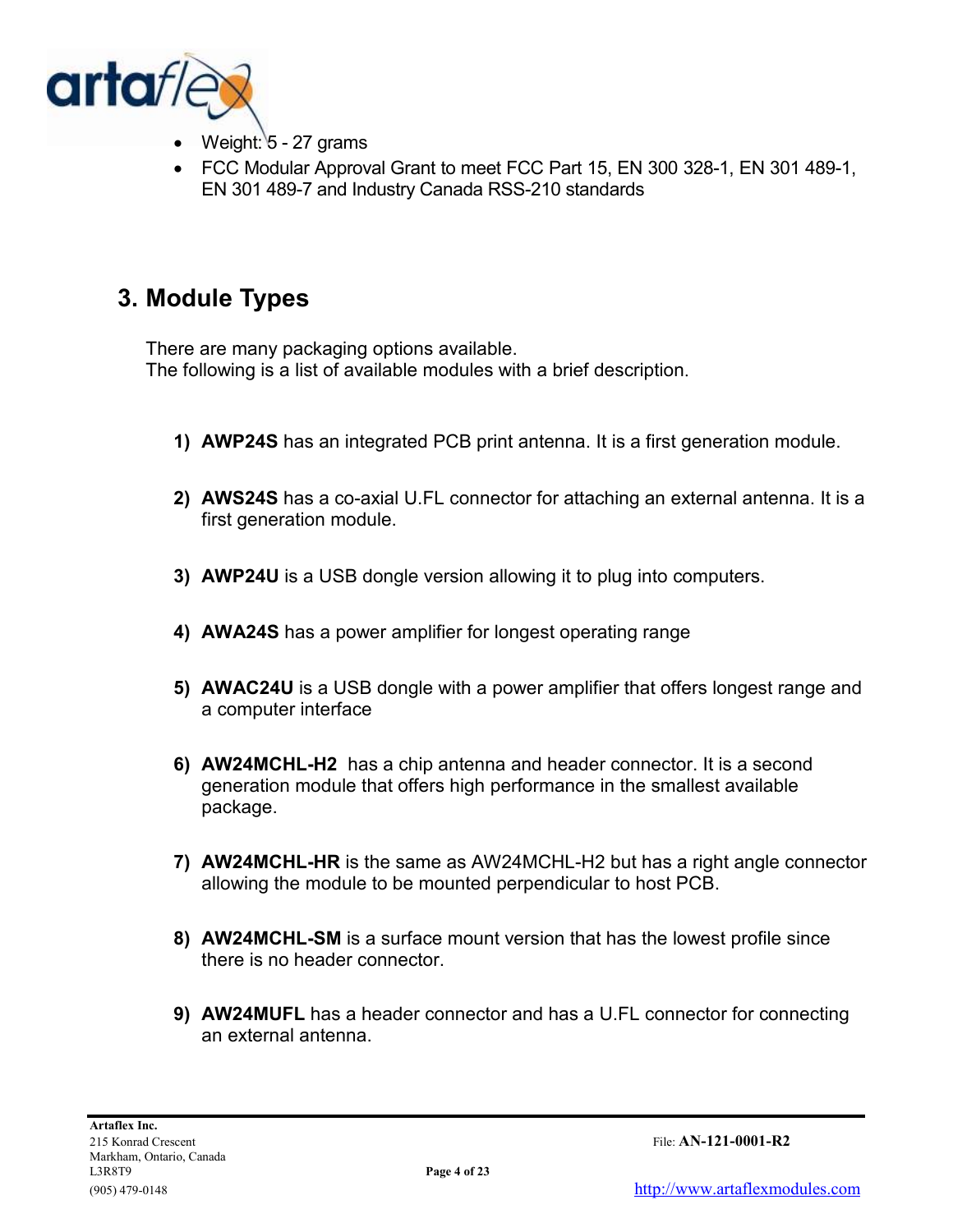

# 4. Mechanical Dimensions

## a. AWP24S - Integrated PCB Antenna Module

Size: 38.1 mm x 25.4 mm (1.5" x 1.0")





#### AWP24S Connector Pin Information

| Pin | Name                   | <b>Type</b> | <b>Default</b> | <b>Description</b>                                                     |
|-----|------------------------|-------------|----------------|------------------------------------------------------------------------|
| л.  | <b>GND</b>             | Power       | <b>GND</b>     | Ground                                                                 |
| 2   | <b>VCC</b>             | Power       | <b>VCC</b>     | Main Supply 2.4 to 3.6 volts                                           |
| 3   | IRQ                    | I/O         |                | Interrupt output (configurable active high or low), or GPIO            |
| 4   | <b>RST</b>             | Input       | Input          | Module Reset. Internal on Chip 10k-ohm pull-down resistor. Active HIGH |
| 5   | MOSI                   | I/O         | Input          | SPI data input, or SDAT                                                |
| 6   | $\overline{\text{SS}}$ | Input       | Pull Up        | SPI Interface enable, Active LOW                                       |
| 7   | <b>SCK</b>             | Input       | Input          | <b>SPI</b> Clock                                                       |
| 8   | <b>MISO</b>            | $\rm I/O$   | Hi Z           | SPI data output pin or GPIO in 3-pin SPI mode.                         |
| 9   | <b>GND</b>             | Power       | <b>GND</b>     | Ground                                                                 |
| 10  | <b>PACTL</b>           | $\rm I/O$   | NC.            | No Connect – Leave Open Circuit <sup>[8]</sup>                         |
| 11  | <b>TXPA</b>            | $\rm I/O$   | NC             | No Connect – Leave Open Circuit <sup>[8]</sup>                         |
| 12  | <b>RXPA</b>            | I/O         | NC             | No Connect – Leave Open Circuit <sup>[8]</sup>                         |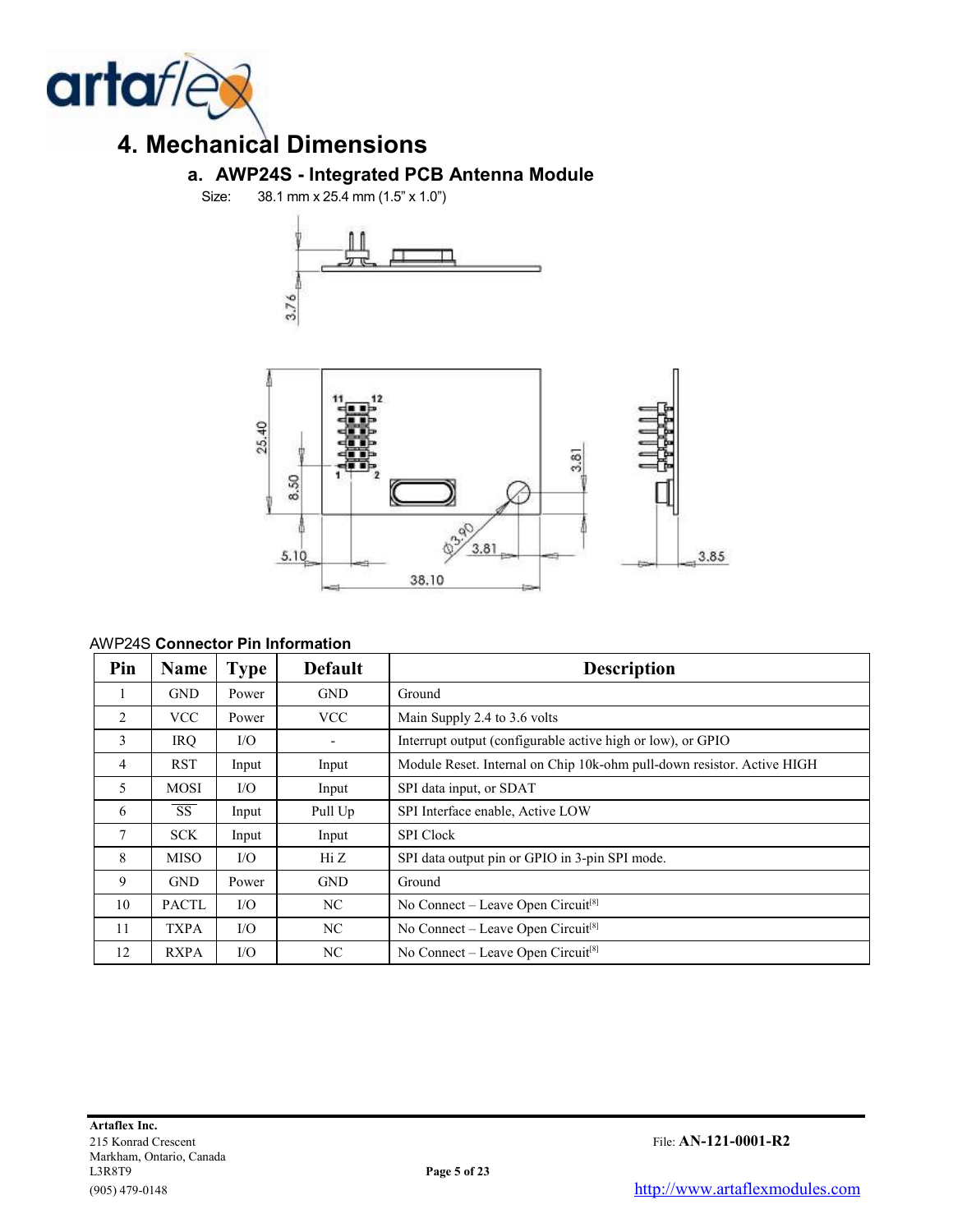

#### b. AWS24S - Co-axial External Antenna Module

Size: 38.1 mm x 25.4 mm (1.5" x 1.0")





#### AWS24S Connector Pin Information

| Pin            | <b>Name</b>            | <b>Type</b> | <b>Default</b> | <b>Description</b>                                                     |
|----------------|------------------------|-------------|----------------|------------------------------------------------------------------------|
|                | <b>GND</b>             | Power       | <b>GND</b>     | Ground                                                                 |
| $\mathfrak{D}$ | <b>VCC</b>             | Power       | <b>VCC</b>     | Main Supply 2.4 to 3.6 volts                                           |
| 3              | <b>IRQ</b>             | $\rm I/O$   |                | Interrupt output (configurable active high or low), or GPIO            |
| $\overline{4}$ | <b>RST</b>             | Input       | Input          | Module Reset. Internal on Chip 10k-ohm pull-down resistor. Active HIGH |
| 5              | <b>MOSI</b>            | I/O         | Input          | SPI data input, or SDAT                                                |
| 6              | $\overline{\text{SS}}$ | Input       | Pull Up        | SPI Interface enable, Active LOW                                       |
| 7              | <b>SCK</b>             | Input       | Input          | <b>SPI</b> Clock                                                       |
| 8              | <b>MISO</b>            | $\rm I/O$   | Hi Z           | SPI data output pin or GPIO in 3-pin SPI mode.                         |
| 9              | <b>GND</b>             | Power       | <b>GND</b>     | Ground                                                                 |

215 Konrad Crescent File: AN-121-0001-R2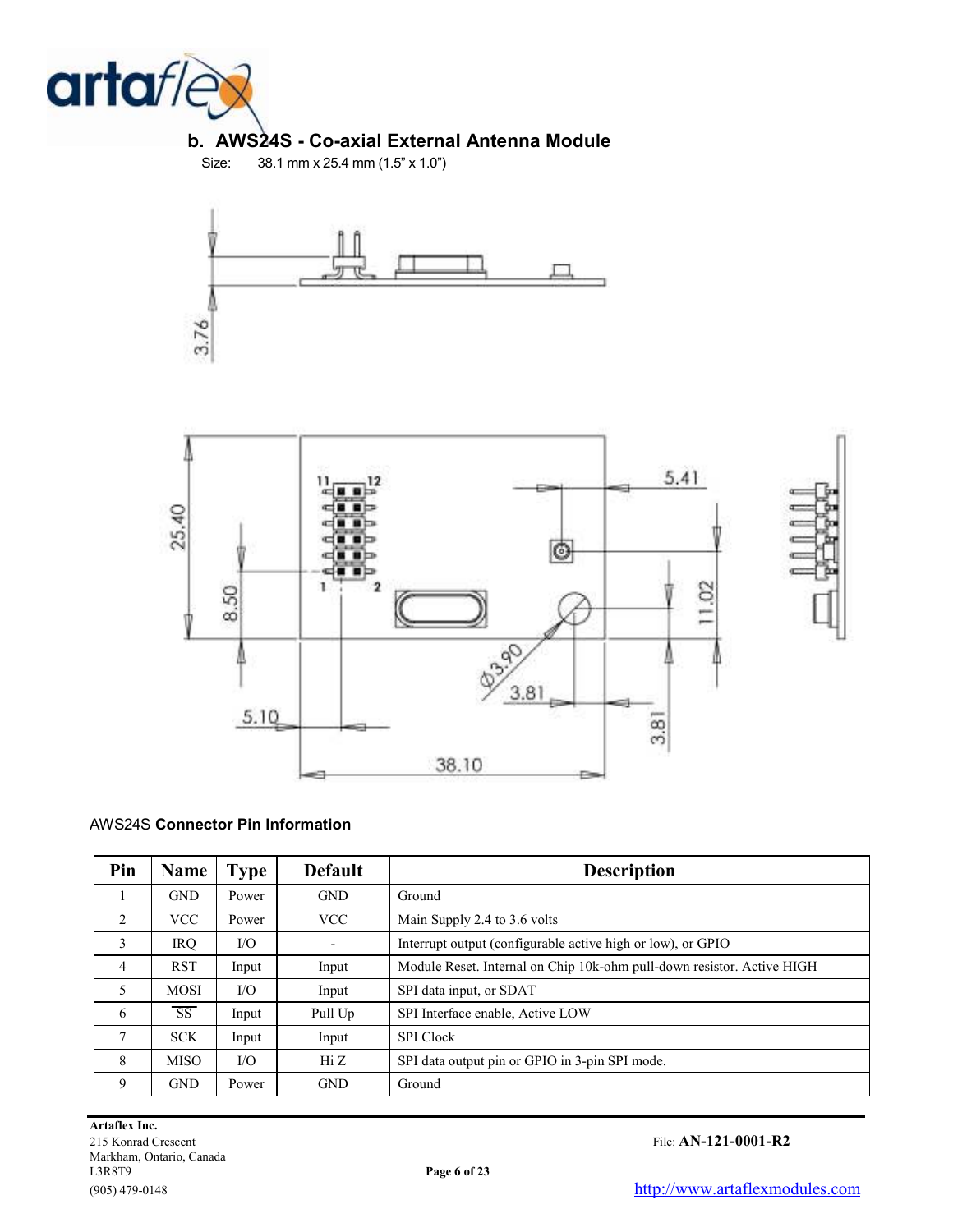

| 10 | <b>PACTL</b> | I/O | NC | No Connect – Leave Open Circuit <sup>[8]</sup> |
|----|--------------|-----|----|------------------------------------------------|
|    | <b>TXPA</b>  | I/O | NC | No Connect – Leave Open Circuit <sup>[8]</sup> |
| 12 | <b>RXPA</b>  | I/O | NC | No Connect – Leave Open Circuit <sup>[8]</sup> |
|    |              |     |    |                                                |

### c. AWA24S - Power Amplifier Module

Size: 25.4 mm x 20.32 mm



#### AWA24S Connector Pin Information

| Pin             | <b>Name</b> | <b>Type</b> | <b>Default</b> | <b>Description</b>                                                     |
|-----------------|-------------|-------------|----------------|------------------------------------------------------------------------|
|                 | <b>GND</b>  | Power       | <b>GND</b>     | Ground                                                                 |
| 2               | <b>VCC</b>  | Power       | <b>VCC</b>     | Main Supply 2.4 to 3.6 volts                                           |
| 3               | IRO.        | $VO$        |                | Interrupt output (configurable active high or low), or GPIO            |
| 4               | <b>RST</b>  | Input       | Input          | Module Reset. Internal on Chip 10k-ohm pull-down resistor. Active HIGH |
| 5               | MOSI        | $VO$        | Input          | SPI data input, or SDAT                                                |
| 6               | SS          | Input       | Pull Up        | SPI Interface enable, Active LOW                                       |
| $7\overline{ }$ | <b>SCK</b>  | Input       | Input          | <b>SPI</b> Clock                                                       |
| 8               | <b>MISO</b> | $VO$        | Hi Z           | SPI data output pin or GPIO in 3-pin SPI mode.                         |
| 9               | <b>GND</b>  | Power       | <b>GND</b>     | Ground                                                                 |
| 10              | *PACTL      | Power       | VCC            | Power Control – max power at $3.3V$ - Shut down "0V"                   |
| 11              | TXPA        | Input       | Input          | Active High to set Module into a Transmit mode $(RXPA = Low)$          |
| 12              | <b>RXPA</b> | Input       | Input          | Active High to set the Module into a Receive mode $(TXPA = Low)$       |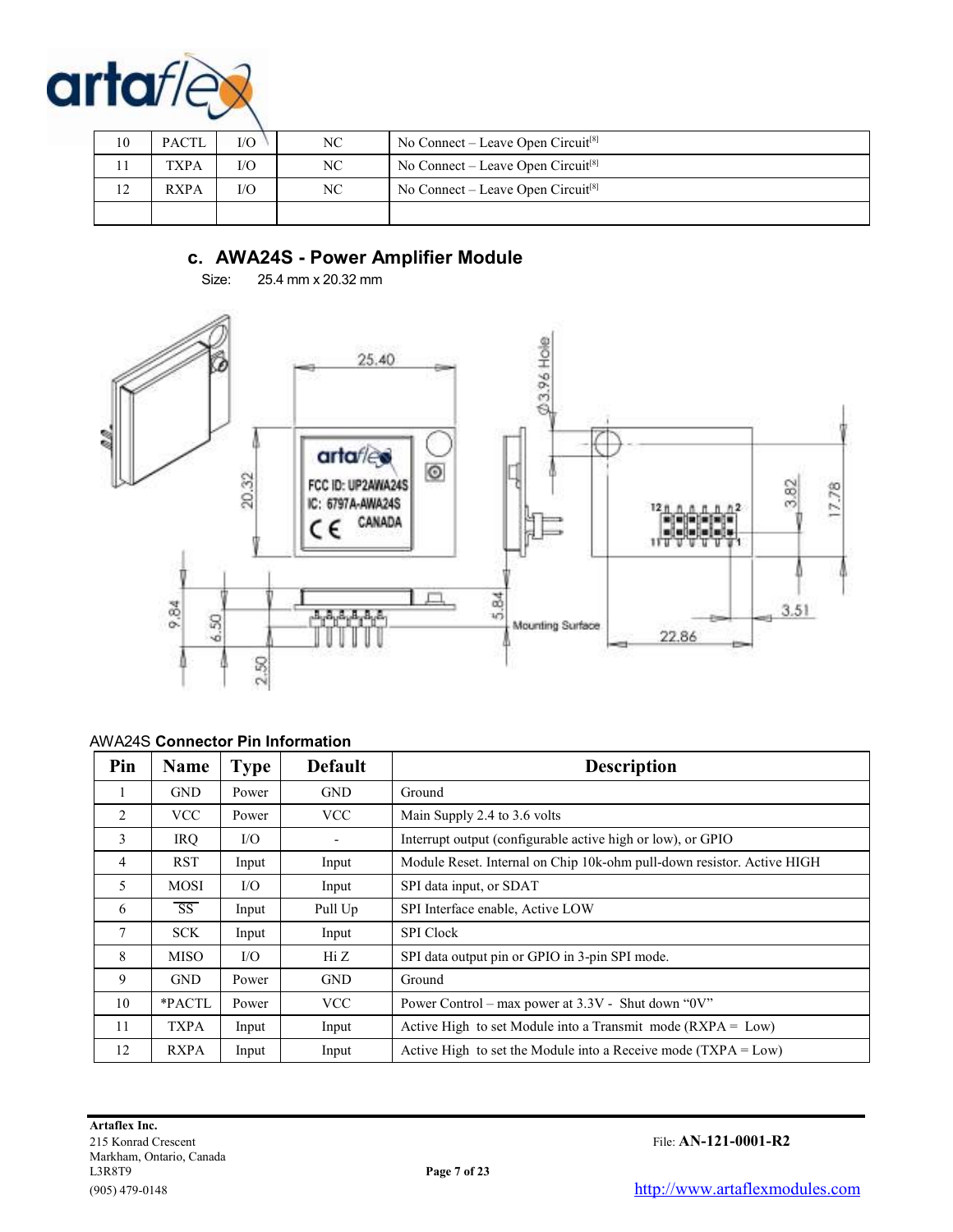

### d. AWP24U - Wireless USB Dongle

Size: 45.7 mm x 20.3 mm

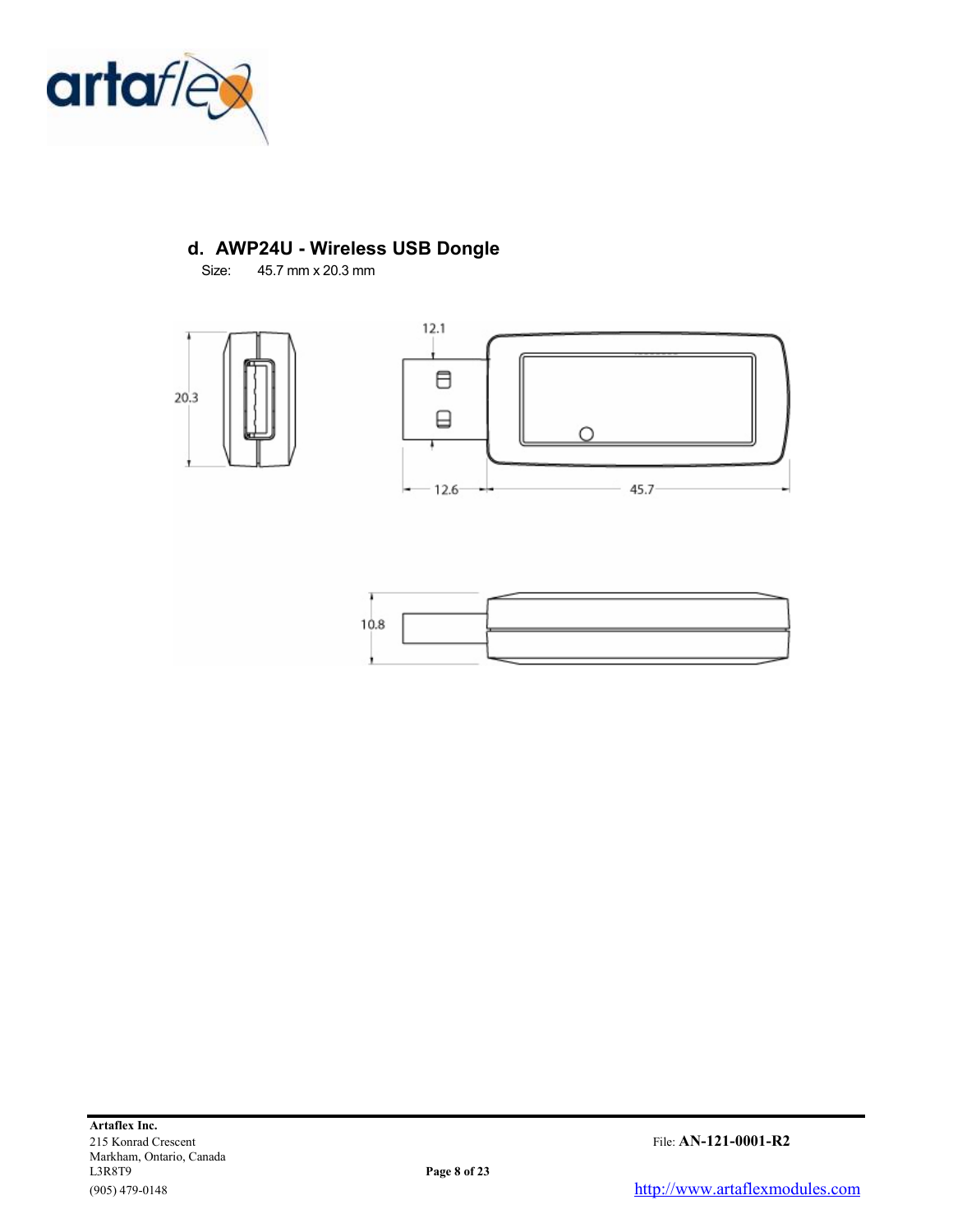

e. AWAC24U – Wireless USB Dongle with PA

No Drawing Available. Mechanical Specifications Pending Release.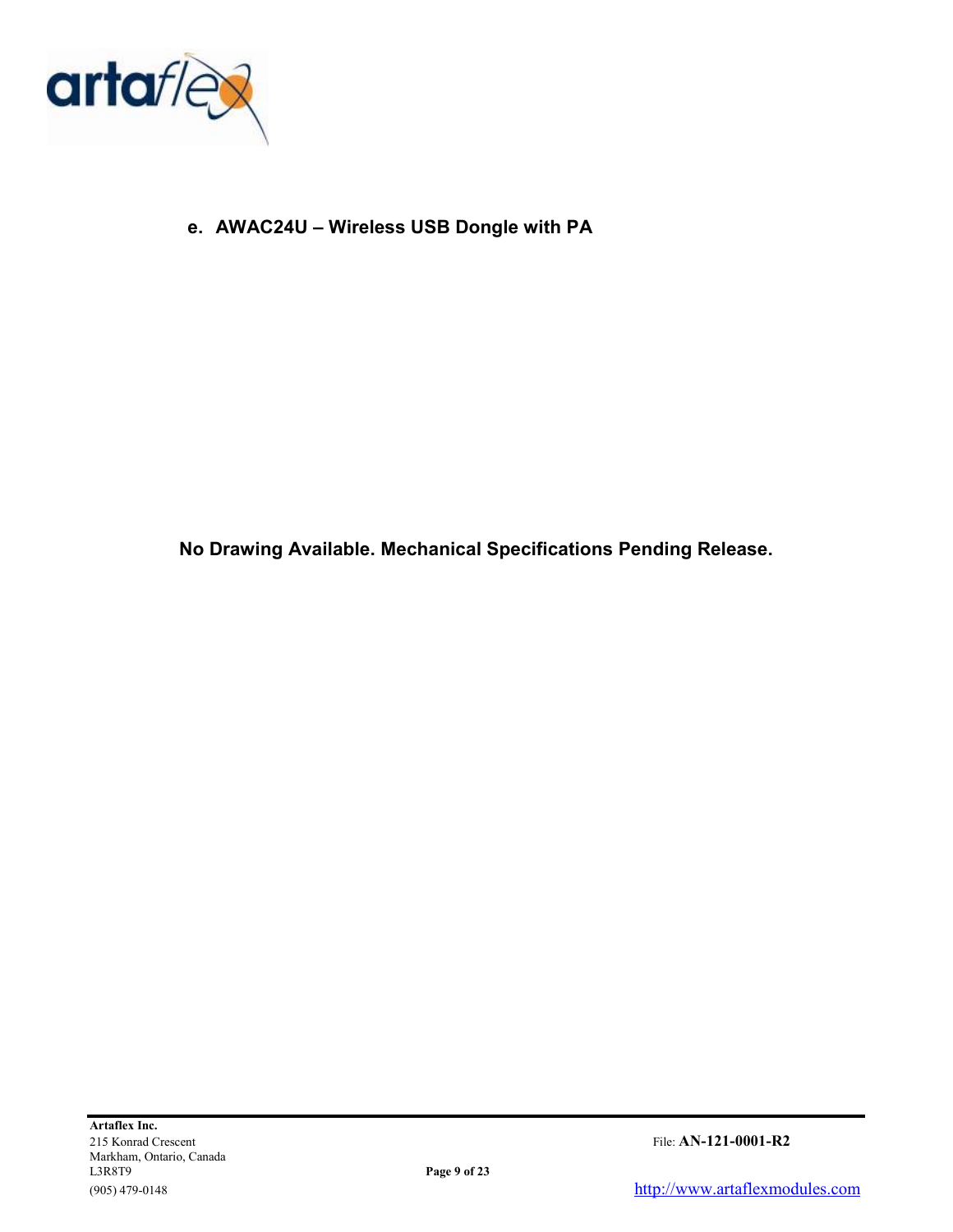

#### f. AW24MCHL-H2 - Micro Module with Chip Antenna Size: 16 mm x 13.5 mm



### g. AW24MCHL-HR - Micro Module with Chip Antenna and RA Connector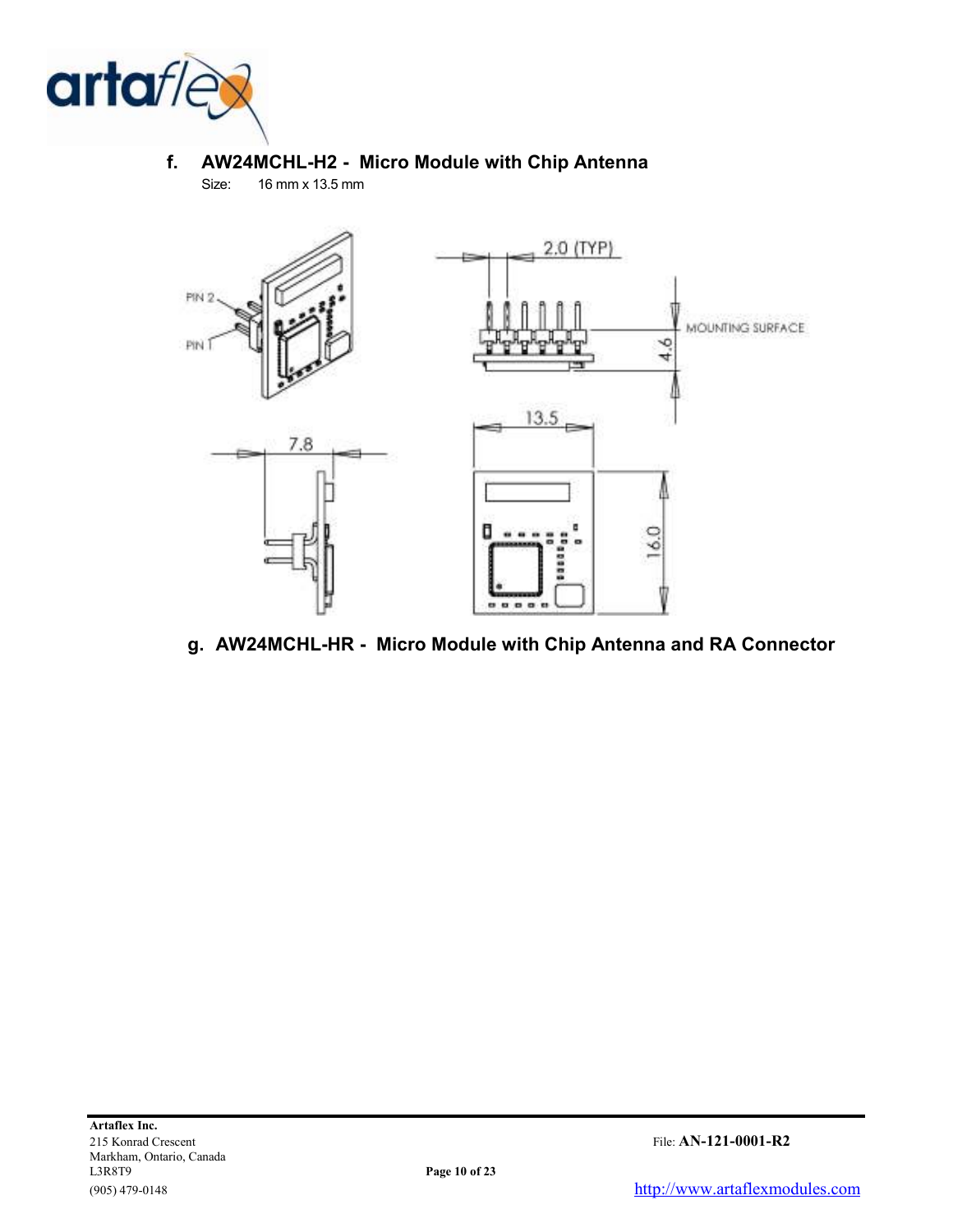



#### AW24MCHL-H2 / HR Connector Pin Information

| <b>Header</b><br>Pin No | Name                   | <b>Type</b> | <b>Default</b> | <b>Description</b>                                                         |
|-------------------------|------------------------|-------------|----------------|----------------------------------------------------------------------------|
| 1                       | <b>GND</b>             | Power       | <b>GND</b>     | Ground                                                                     |
| $\overline{2}$          | <b>VCC</b>             | Power       | <b>VCC</b>     | Main Supply 2.4 to 3.6 volts                                               |
| 3                       | <b>IRQ</b>             | I/O         |                | Interrupt output (configurable active high or<br>low), or GPIO             |
| 4                       | <b>RST</b>             | Input       | Input          | Module Reset. Internal on Chip 10k-ohm pull-<br>down resistor. Active HIGH |
| 5                       | <b>MOSI</b>            | I/O         | Input          | SPI data input, or SDAT                                                    |
| 6                       | $\overline{\text{SS}}$ | Input       | Pull Up        | SPI Interface enable, Active LOW                                           |
| 7                       | SCK.                   | Input       | Input          | <b>SPI</b> Clock                                                           |
| 8                       | <b>MISO</b>            | I/O         | Hi Z           | SPI data output pin or GPIO in 3-pin SPI mode.                             |
| 9                       | <b>GND</b>             | Power       | <b>GND</b>     | Ground                                                                     |
| 10                      | L/D                    | Power       | <b>GND</b>     | Connect to GND.                                                            |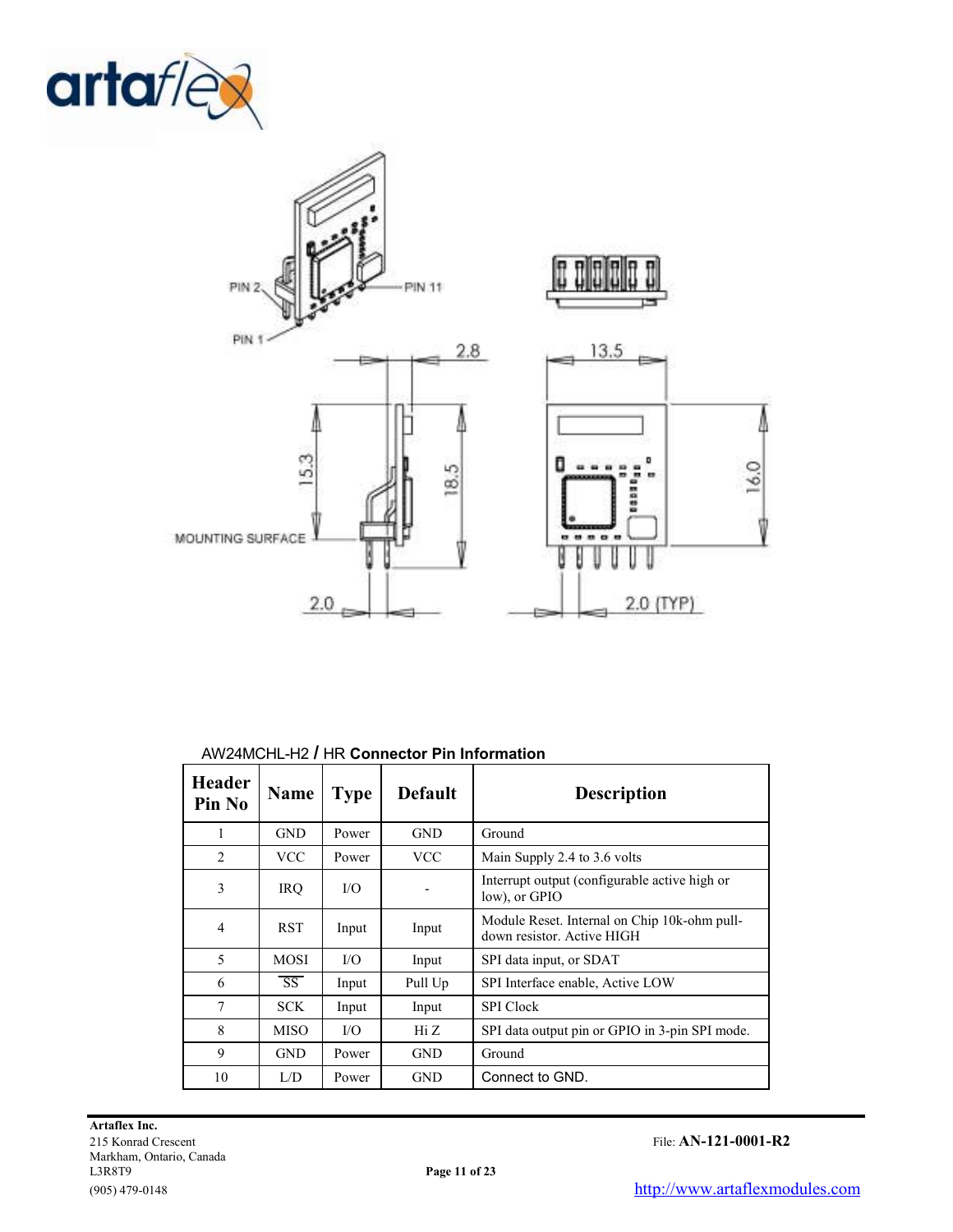

|              |            | I/O | Can be used as GPIO |
|--------------|------------|-----|---------------------|
| $\sim$<br>⊥∠ | <b>XPA</b> | I/O | Can be used as GPIO |

#### h. AW24MUFL-H2 - Micro Module with UFL connector

Size: 16 mm x 13.5 mm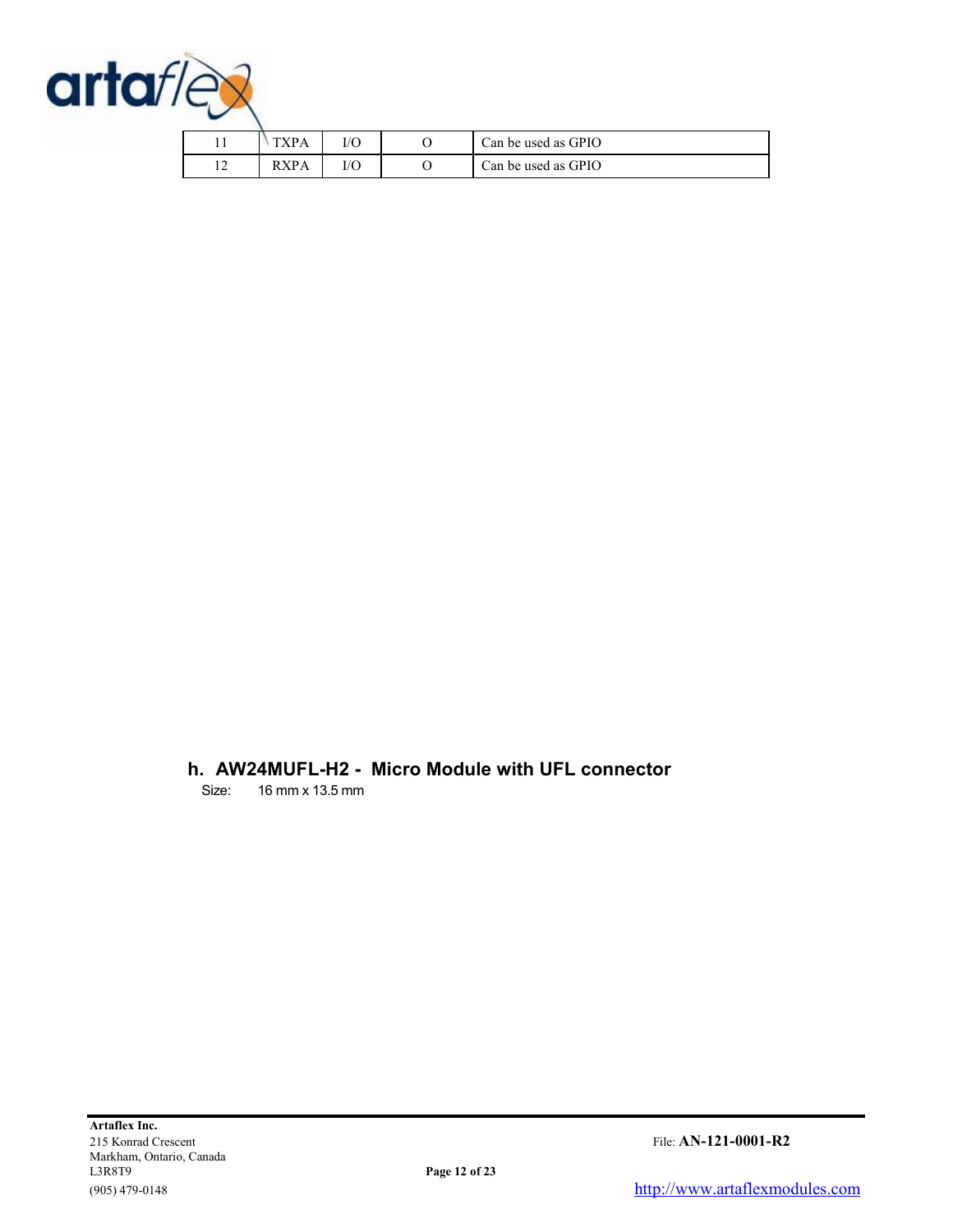



| <b>Header</b><br>Pin No | <b>Name</b>            | <b>Type</b> | <b>Default</b> | <b>Description</b>                                                         |
|-------------------------|------------------------|-------------|----------------|----------------------------------------------------------------------------|
| 1                       | <b>GND</b>             | Power       | <b>GND</b>     | Ground                                                                     |
| $\mathfrak{D}$          | <b>VCC</b>             | Power       | <b>VCC</b>     | Main Supply 2.4 to 3.6 volts                                               |
| 3                       | <b>IRQ</b>             | I/O         |                | Interrupt output (configurable active high or<br>low), or GPIO             |
| $\overline{4}$          | <b>RST</b>             | Input       | Input          | Module Reset. Internal on Chip 10k-ohm pull-<br>down resistor. Active HIGH |
| 5                       | <b>MOSI</b>            | I/O         | Input          | SPI data input, or SDAT                                                    |
| 6                       | $\overline{\text{SS}}$ | Input       | Pull Up        | SPI Interface enable, Active LOW                                           |
| 7                       | <b>SCK</b>             | Input       | Input          | <b>SPI</b> Clock                                                           |
| 8                       | <b>MISO</b>            | $\rm I/O$   | Hi Z           | SPI data output pin or GPIO in 3-pin SPI mode.                             |
| 9                       | <b>GND</b>             | Power       | <b>GND</b>     | Ground                                                                     |
| 10                      | L/D                    | Power       | <b>GND</b>     | Connect to GND.                                                            |
| 11                      | <b>TXPA</b>            | $\rm I/O$   | $\Omega$       | Can be used as GPIO                                                        |
| 12                      | <b>RXPA</b>            | $\rm I/O$   | $\Omega$       | Can be used as GPIO                                                        |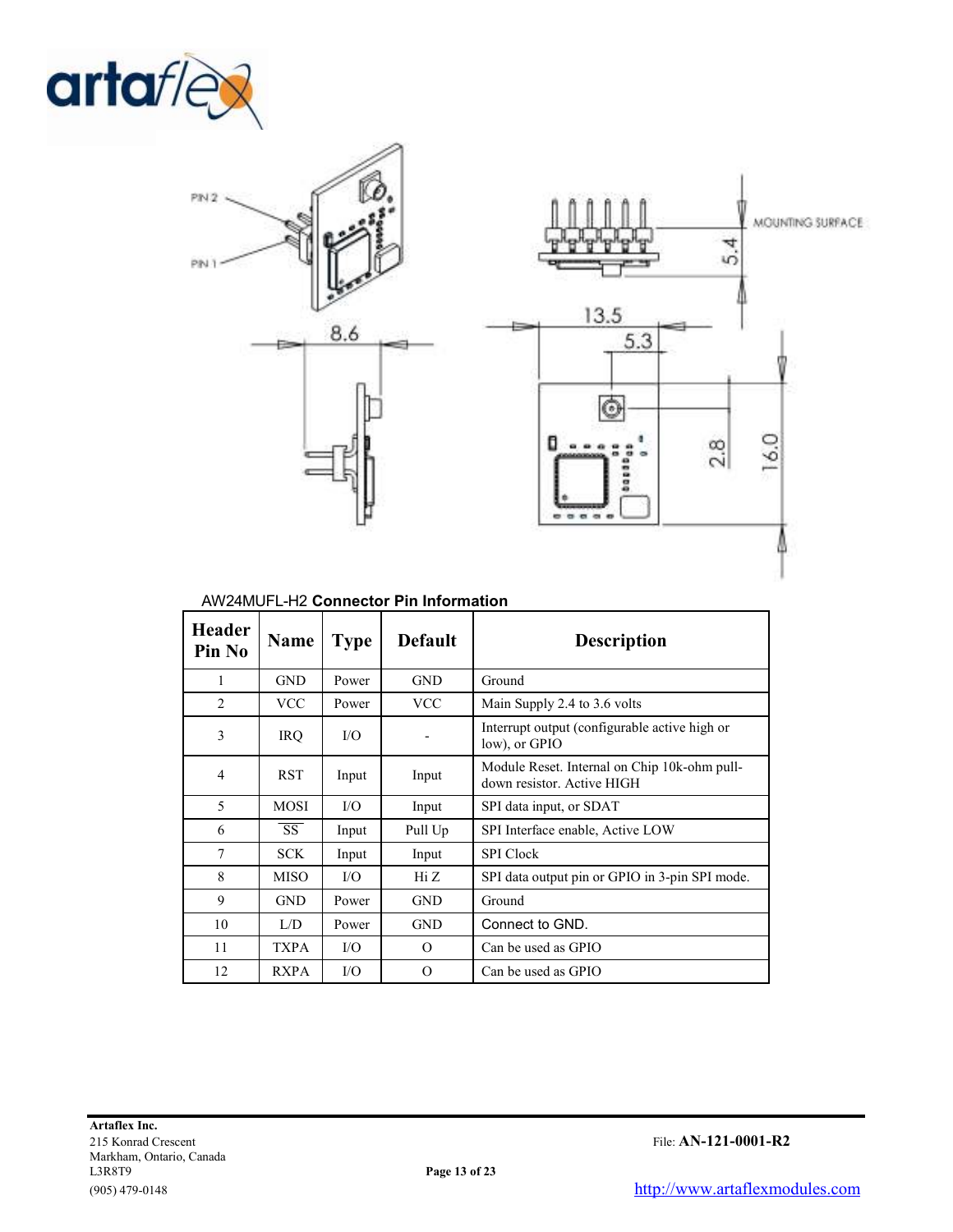



## i. AW24MCHL-SM - Micro Module with Surface Mount Connections

AW24MCHL-SM Connector Pin out Information

| <b>SMT</b><br>Pin No | <b>Name</b>            | <b>Type</b> | <b>Default</b> | <b>Description</b>                                                                                                       |
|----------------------|------------------------|-------------|----------------|--------------------------------------------------------------------------------------------------------------------------|
| 12                   | <b>GND</b>             | Power       | <b>GND</b>     | Ground                                                                                                                   |
| 11                   | <b>VCC</b>             | Power       | <b>VCC</b>     | Main Supply 2.4 to 3.6 volts                                                                                             |
| 5                    | <b>IRQ</b>             | $VO$        |                | Interrupt output (configurable active high or<br>low), or GPIO                                                           |
| 9                    | <b>RST</b>             | Input       | Input          | Module Reset. Internal on Chip 10k-ohm pull-<br>down resistor. Active HIGH                                               |
| 3                    | <b>MOSI</b>            | $VO$        | Input          | SPI data input, or SDAT                                                                                                  |
| 4                    | $\overline{\text{SS}}$ | Input       | Pull Up        | SPI Interface enable, Active LOW                                                                                         |
| $\overline{2}$       | <b>SCK</b>             | Input       | Input          | <b>SPI</b> Clock                                                                                                         |
| 6                    | <b>MISO</b>            | $\rm LO$    | Hi Z           | SPI data output pin or GPIO in 3-pin SPI mode.                                                                           |
| 13                   | <b>GND</b>             | Power       | <b>GND</b>     | Ground                                                                                                                   |
| 10                   | L/D                    | Power       | <b>GND</b>     | Connect to GND.                                                                                                          |
| 7                    | <b>XOUT</b>            | $\rm I/O$   | $\Omega$       | Buffered 0.75, 1.5, 3, 6, or 12 MHz clock, PACTL, or<br>GPIO.<br>Tri-states in sleep mode (configure as GPIO drive LOW). |
| 8                    | <b>PACTL</b>           | $\rm I/O$   | $\Omega$       | Control signal for external PA, T/R switch, or<br>GPIO.                                                                  |
| 1, 14, 15, 16        |                        |             |                | No Connect – Leave Open Circuit <sup>[8]</sup>                                                                           |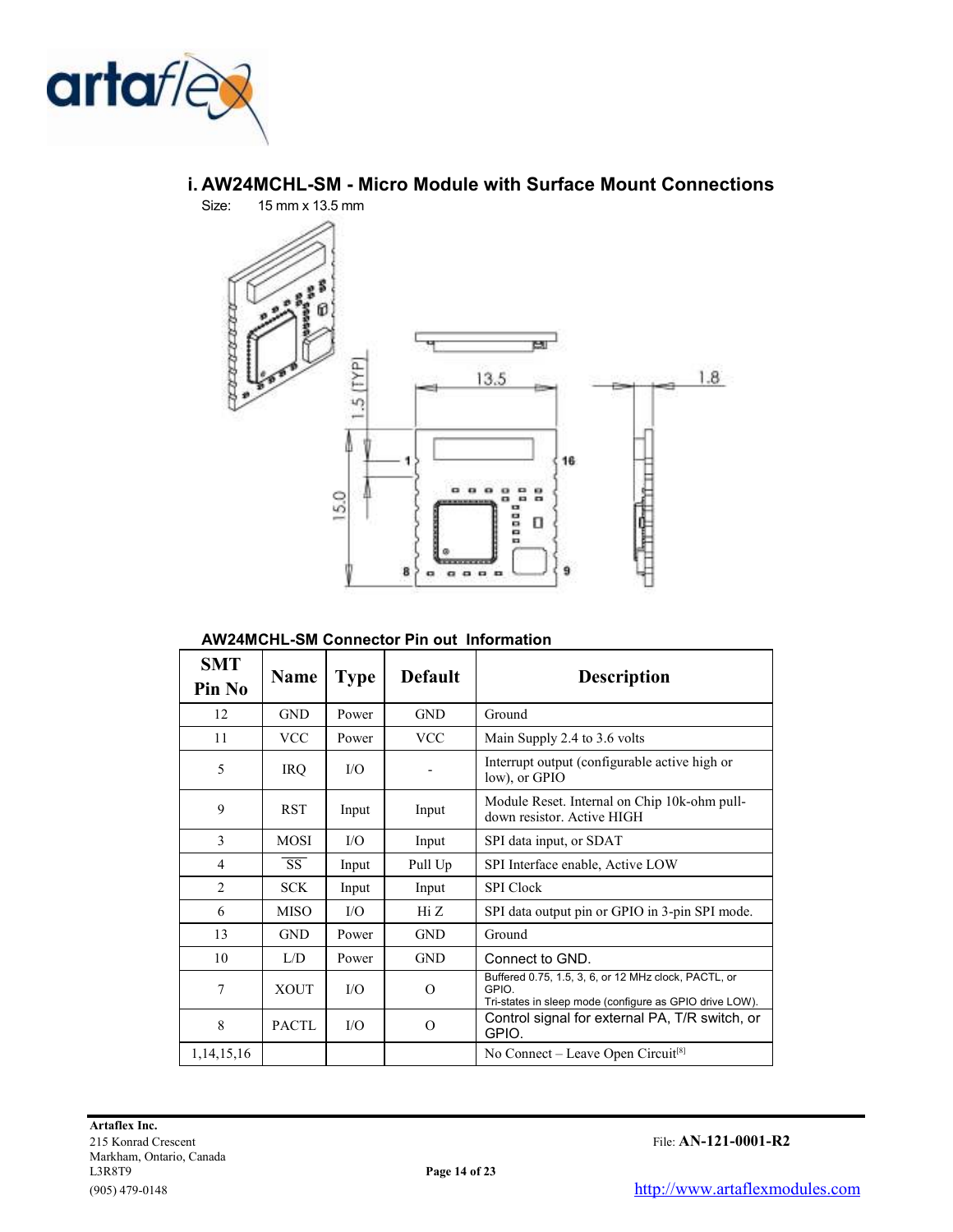

# 5.0 Design Guidelines

# 5.1 PCB Design

All Falcon wireless modules except the surface mount version require a mating receptacle connector on the host PCB. The following are recommended connectors manufactured by FCI that will mate to the modules. Equivalents from other manufacturers can also be used.

These are available as surface mount versions or through-hole:

FCI part number 55508-112TRLF (12 pin dual row 2mm vertical SM receptacle) http://portal.fciconnect.com/portal/page/portal/FcicntPublic/ComergentConnect?appname=catDi splayStyle\$domProductQueryName=55508-112TRLF\*\$OP=search

FCI part number 63453-112LF (12 pin dual row 2mm vertical through hole receptacle)

http://portal.fciconnect.com/portal/page/portal/FcicntPublic/ComergentConnect?appname=catDi splayStyle\$domProductQueryName=63453-112lf\*\$OP=search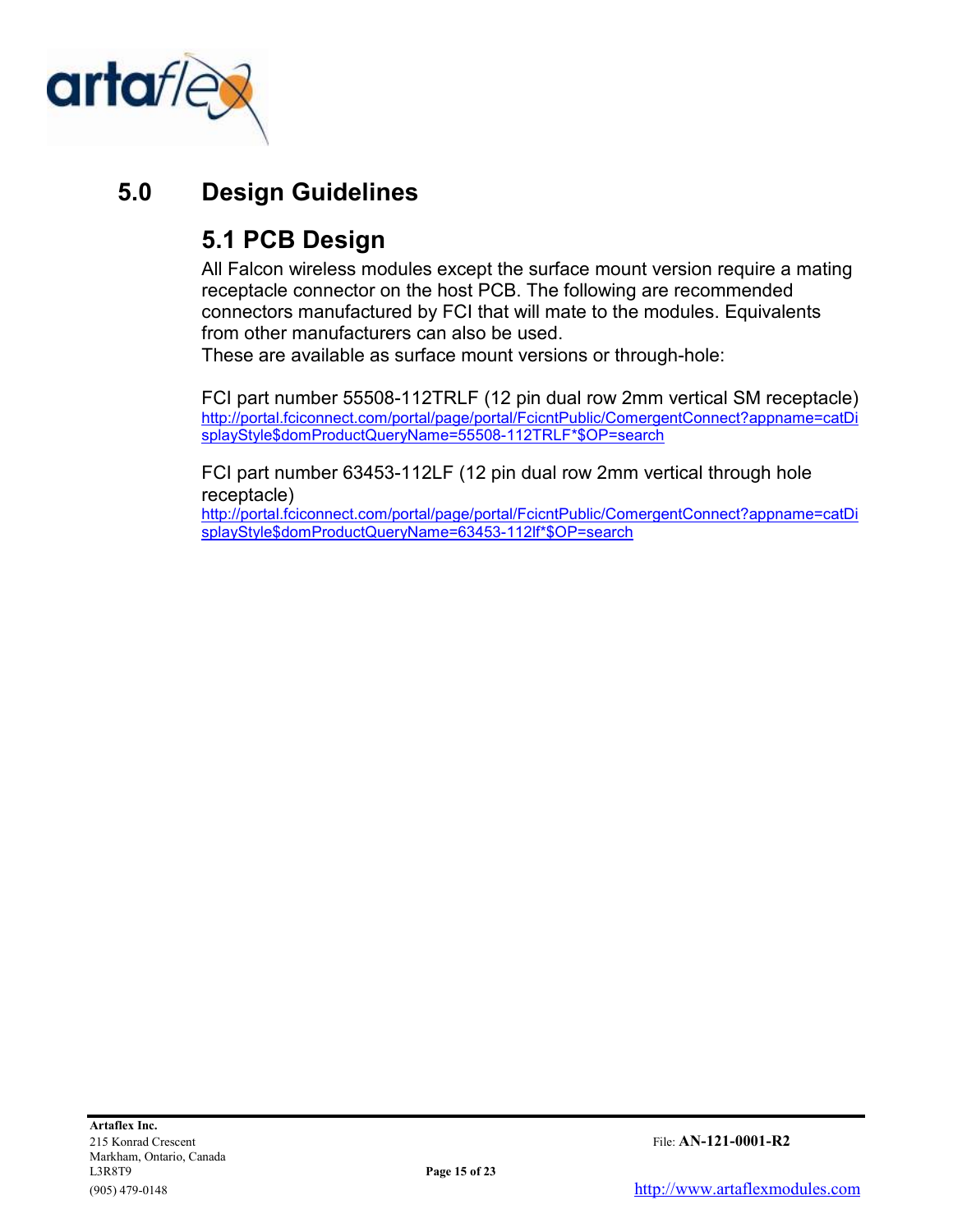

For Artaflex wireless module AW24MCHL-SM, there is no mating connector required since it is mounted directly onto the host PCB. See below for recommended land pattern.



**NOTES:** 

1. DIMENSIONS ARE IN mm, DIMENSIONS IN [ ] ARE IN INCHES 2. UNLESS OTHERWISE SPECIFIED ALL DIMENSIONS ARE +/-0.13 [0.005]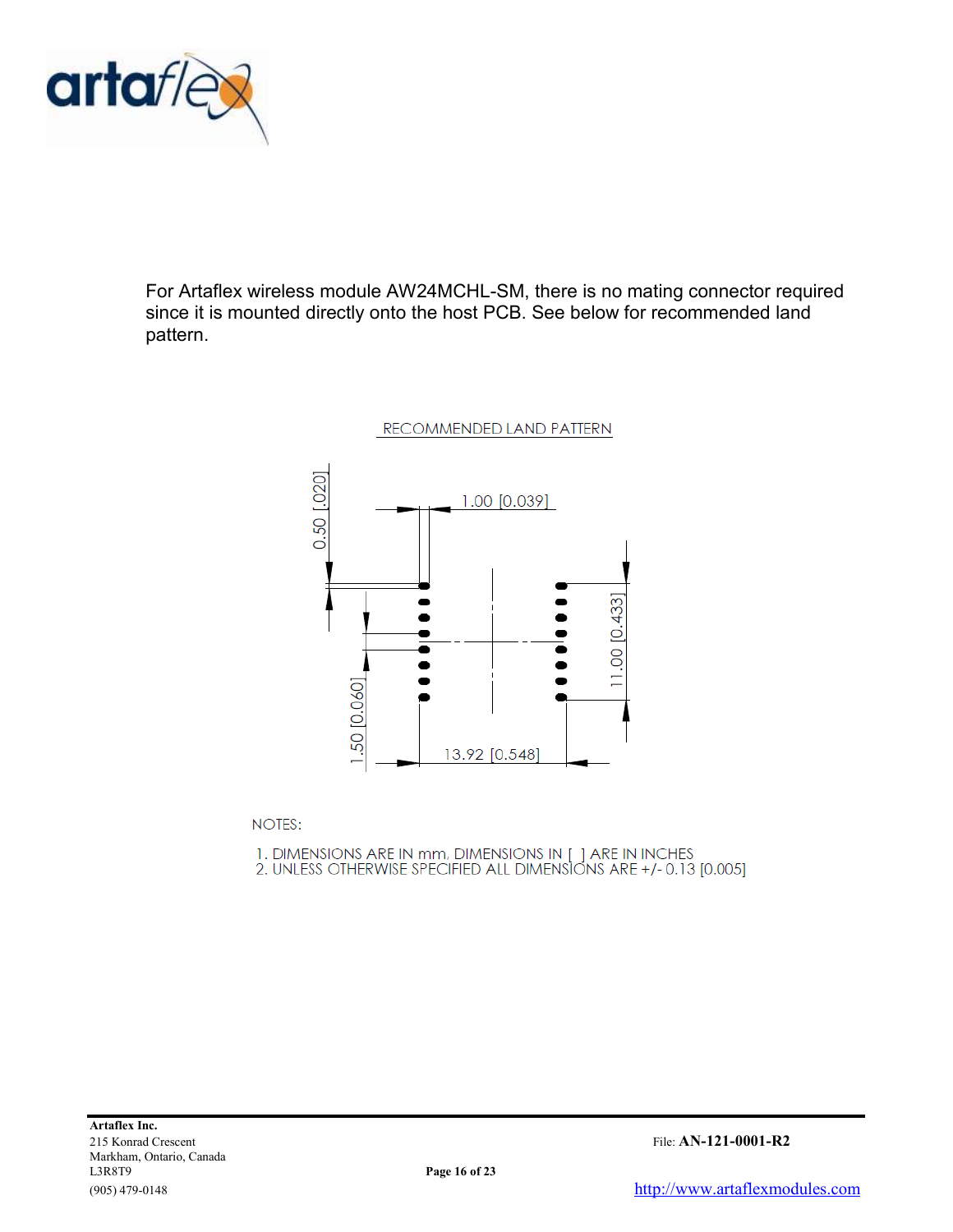

# 5.2 Module Placement Strategy

Artaflex wireless modules are RF devices that require proper placement on PCB to ensure optimal performance. The antenna on the PCB has an omnidirectional radiation pattern. To maximize antenna efficiency, an adequate grounding plane must be provided under the module. However, the areas underneath and surrounding the antenna area must be free of copper. The position of the module on the host board and overall design of the product enclosure contribute to antenna performance. Poor design effects radiation patterns and can result in reflection, diffraction, and/or scattering of the transmitted signal thus limiting the range. Measured radiation patterns of these modules are available from Artaflex and can be used to benchmark design performance. In summary:

- i. Never place the ground plane or route copper traces directly underneath the antenna portion of the module.
- ii. Never place the antenna close to metallic objects.
- iii. Keep wiring, components and objects away from antenna.
- iv. Do not place the antenna in a metallic or metalized plastic enclosure.
- v. Enclosure walls should be 1cm or more away from the antenna in all directions.
- vi. If possible, mount antenna overhanging the edge of the host board. Add an uninterrupted ground plane on host board, directly underneath the module, up to the PCB edge. Adding a ground plane will allow traces to be run on the on the bottom side of the host board if required. See diagram following.
- vii. If antenna cannot be mounted in overhanging position, then provisions must be made to keep area clear of copper as recommended in diagram.
- viii. For designs that require external antenna and U.FL connector, use recommended antenna. The rules for placement on edge are not required. However, a ground plane is necessary underneath the module.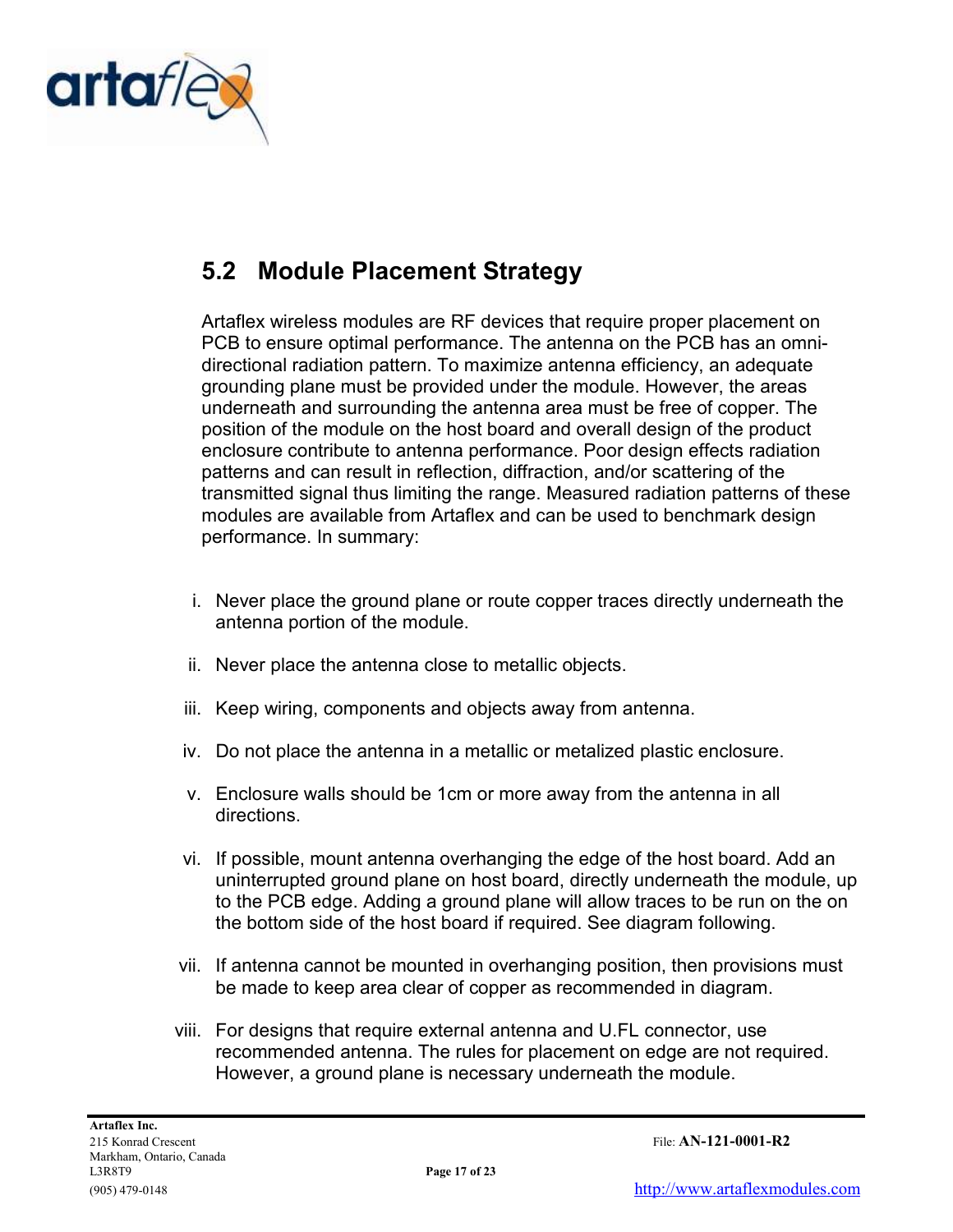

If required, please contact Artaflex for assistance for PCB layout and RF design.



# **General Guideline for Placing Micro Module** Recommended Overhanging Antenna

\*dimensions in mm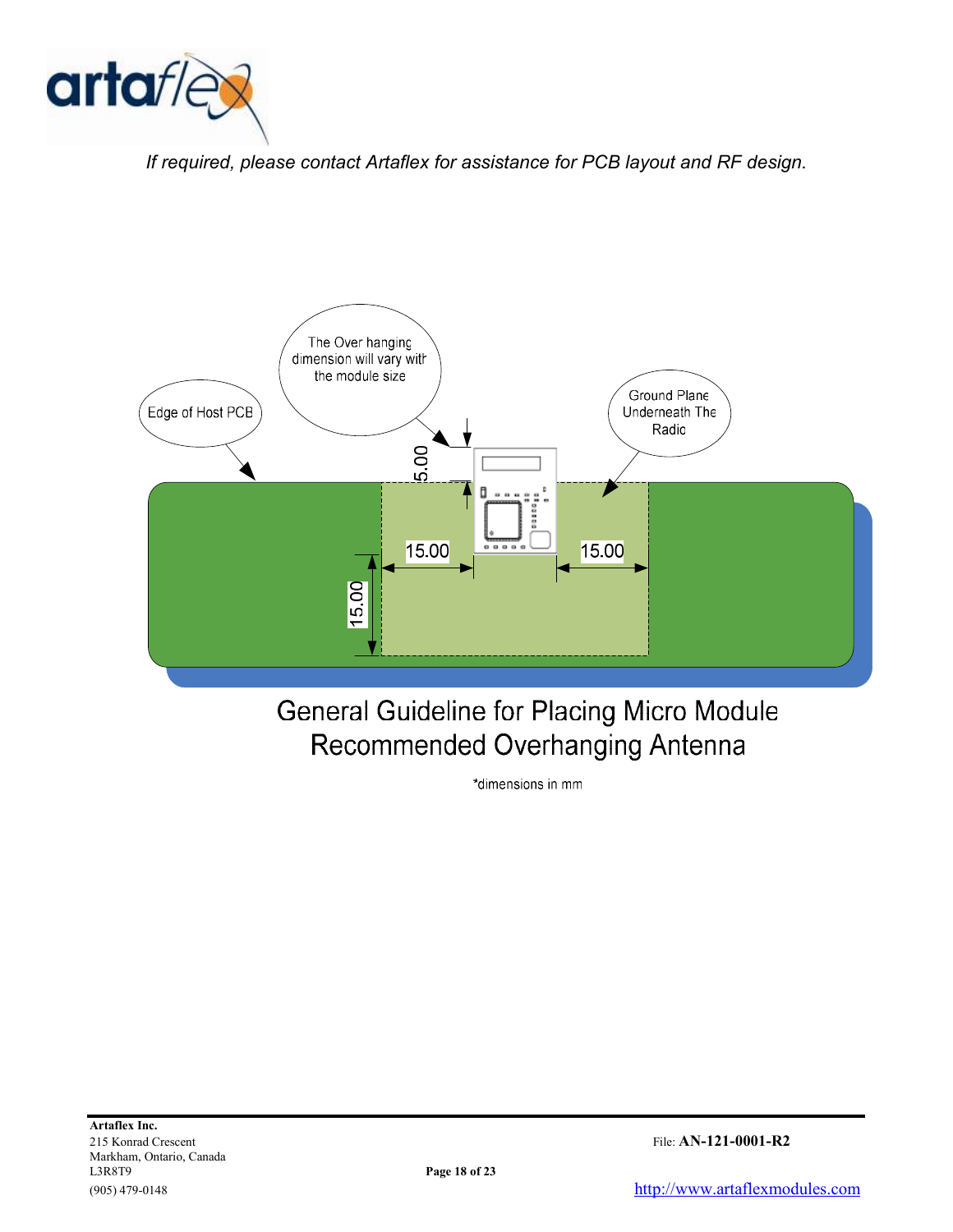

# General Guideline for Placing Micro Module If Antenna can't be overhang

\*dimensions in mm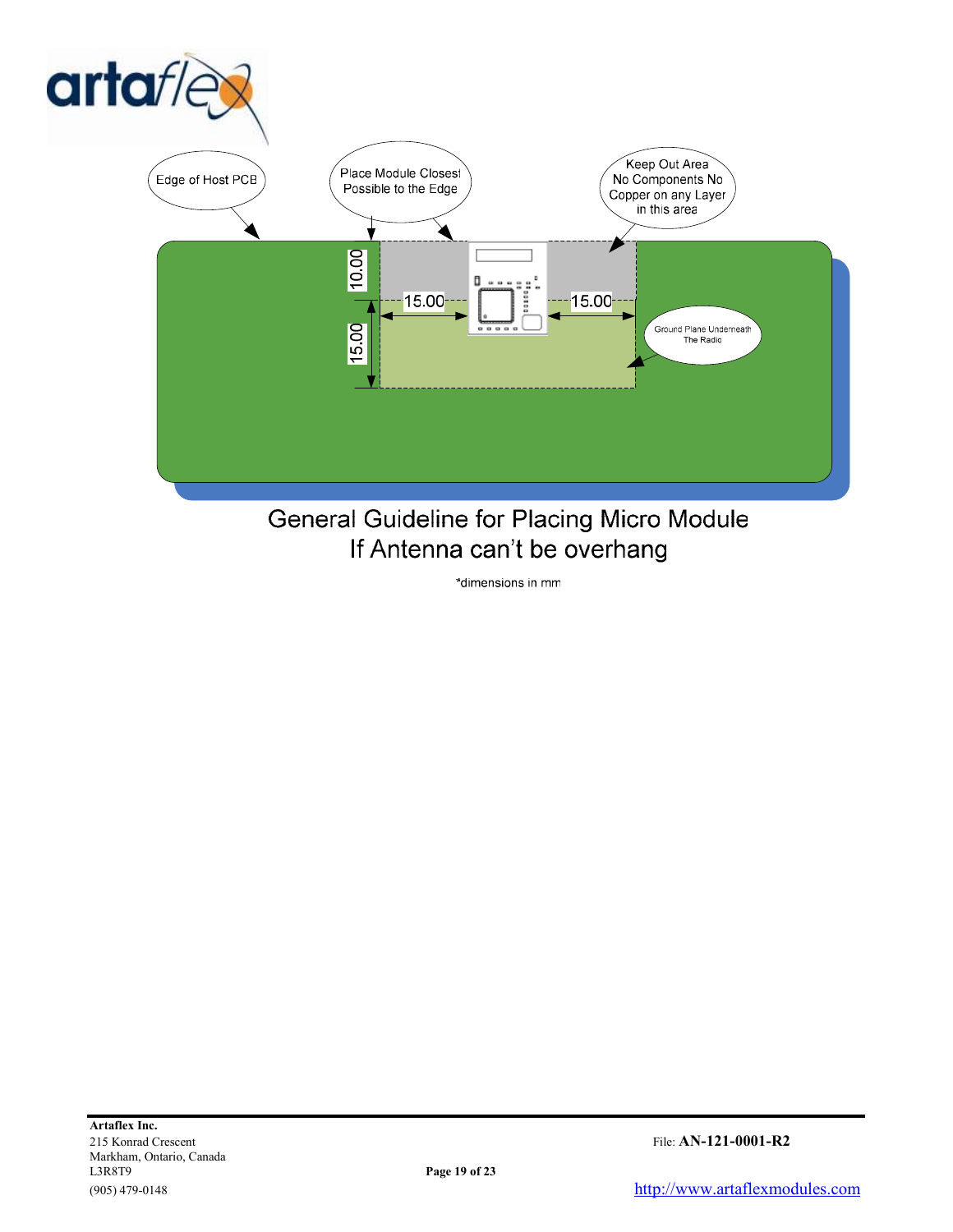

# 5.3 External Antenna Applications

Artaflex recommends using Centurion antenna WRR2400-IP04-B for modules that require an external antenna. This antenna has been qualified and approved for use by regulatory agencies in the US, Canada and European Union under the Modular Approval certification. It is compatible with the RF impedance and frequency range of all Artaflex models that have an external antenna with U.FL connector. The use of any antenna that does not meet the same parameters as the antenna recommended voids the Modular Approval grant.

Follow the recommended rules for optimal performance:

- i. Place antenna vertically for longest range and best communication
- ii. Allow 75-130 mm clearance from antenna to any metallic objects

iii.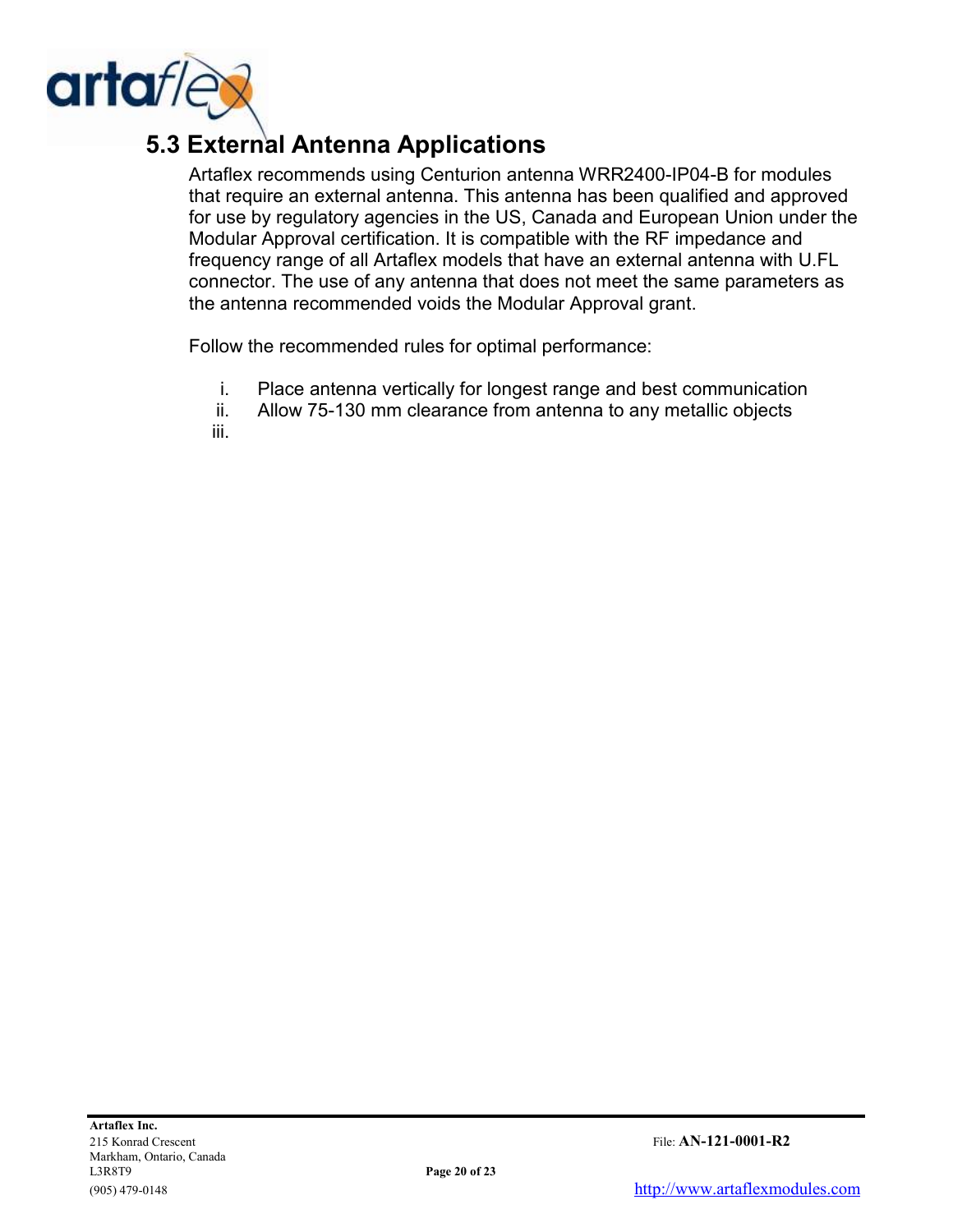

## 6. SMT Assembly Guidelines for AW24MCHL-SM

## j. Solder Reflow Profiles

Package Reflow Parameters J-STD-020 Convention 220 +/- Reflow Profile

| Average ramp-up rate (183°C to peak)       | 3°C/second max     |
|--------------------------------------------|--------------------|
| Preheat temperature 125°C (+/-25°C)        | 120 seconds max    |
| Temperature maintained above 183°C         | $60 - 150$ seconds |
| Time within 5°C of actual peak temperature | $10 - 20$ seconds  |
| Peak temperature range                     | $220 + 5/-0$ C     |
| Ramp-down rate                             | 6°C/second max     |
| Time 25°C to peak temperature              | 6 minutes max      |

### Package Reflow Parameters J-STD-020 Convention 235 +5/-0ْ C Reflow Profile

| Average ramp-up rate (183°C to peak)       | 3°C/second max       |
|--------------------------------------------|----------------------|
| Preheat temperature 125°C (+/-25°C)        | 120 seconds max      |
| Temperature maintained above 183°C         | $60 - 150$ seconds   |
| Time within 5°C of actual peak temperature | $10 \sim 20$ seconds |
| Peak temperature range                     | $235 + 5/-0$ C       |
| Ramp-down rate                             | 6°C/second max       |
| Time 25°C to peak temperature              | 6 minutes max        |

### Package Reflow Parameters NEMI Recommended Convection or IR 260<sup>°</sup>C Reflow Profile

| Ramp-up rate (217°C to peak)               | 3°C/second max             |
|--------------------------------------------|----------------------------|
| Preheat temperature 125°C (+/-25°C)        | 60 to 120 seconds max      |
| Time 50°C to peak temperature              | 3.5 minutes, 6 minutes max |
| Temperature maintained above 217°C         | 60 to 150 seconds          |
| Time within 5°C of actual peak temperature | $10 \sim 20$ seconds       |
| Peak temperature range                     | 260°C -5/+0°C              |
| Ramp-down rate                             | 6°C/second max             |
|                                            |                            |

215 Konrad Crescent File: AN-121-0001-R2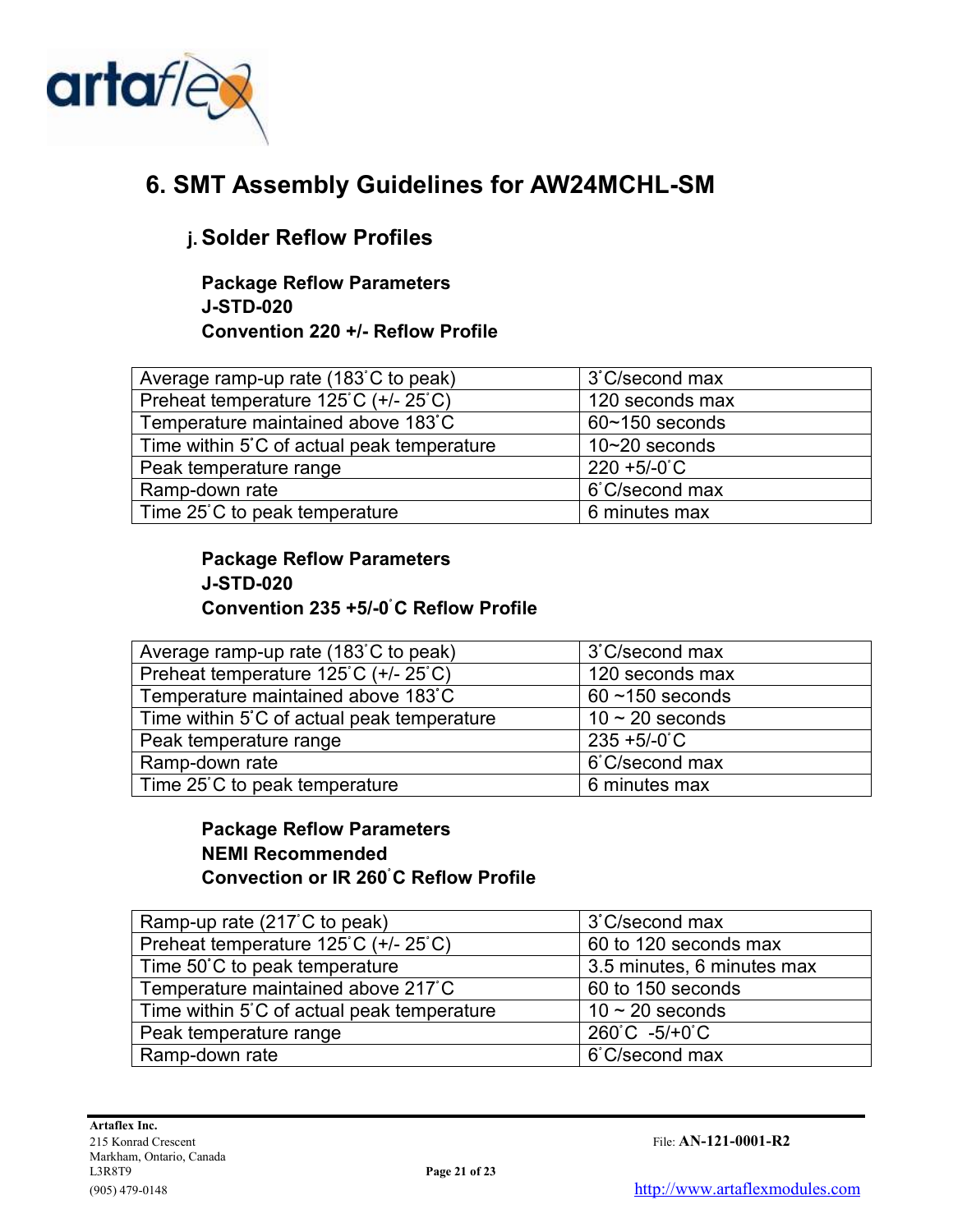

### k. Pb-Free Soldering Paste

Use of "No Clean" soldering paste is strongly recommended, as it does not require cleaning after the soldering process.

Note: The quality of the solder joints on the castellations ('half vias') where they contact the host board should meet the appropriate IPC specification. See IPC-A-610-D Acceptability of Electronic Assemblies, section 8.2.4 Castellated Terminations.

#### l. Cleaning

In general, cleaning the populated modules is strongly discouraged. Residuals under the module cannot be easily removed with any cleaning process.

Cleaning with water can lead to capillary effects where water is absorbed into the gap between the host board and the module. The combination of soldering flux residuals and encapsulated water could lead to short circuits between neighboring pads. Water could also damage any stickers or labels.

Cleaning with alcohol or a similar organic solvent will likely flood soldering flux residuals into the two housings, which is not accessible for post-washing inspection. The solvent could also damage any stickers or labels.

Ultrasonic cleaning could damage the module permanently.

The best approach is to consider using a "no clean" soldering paste and eliminate the post-soldering cleaning step.

### m. Optical Inspection

After soldering the Module to the host board, consider optical inspection to check the following:

Proper alignment and centering of the module over the pads.

Proper solder joints on all pads.

Excessive solder or contacts to neighboring pads, or vias.